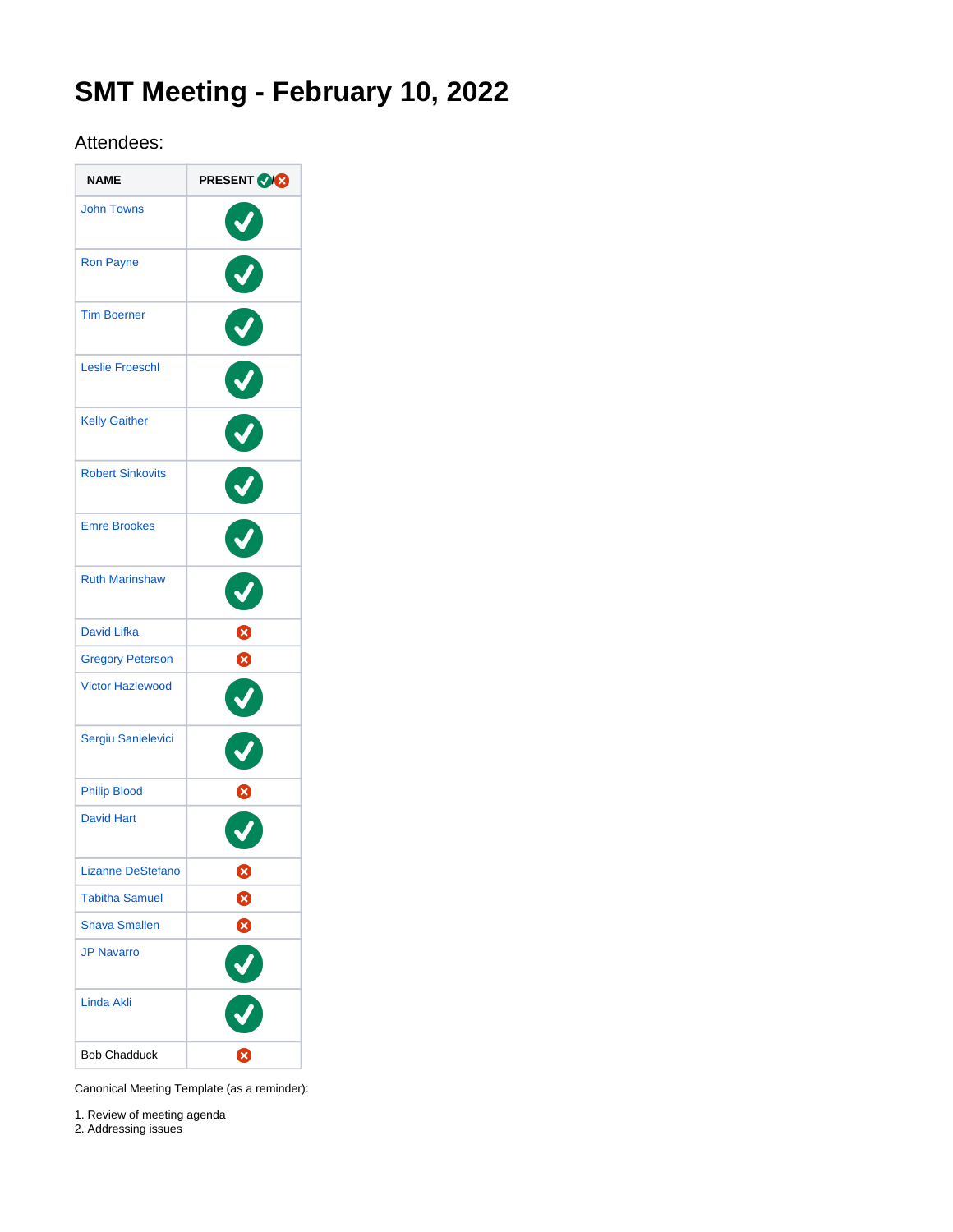- Description/Status of issue
- Review of action items from previous meetings if any
- Recommended actions and discussion of same
- Close issue or identify next action items

### 3. Status updates from SMT members

- Status update on significant activities
- Review of prior open issues if any (and not addressed earlier in agenda)
- Identification of new issues if any (and not addressed earlier in agenda)

# Agenda/Notes

### **1. Review of Meeting Agenda: Any comments/additions?**

# **2. XSEDE2 Reporting [\(Leslie Froeschl\)](https://confluence.xsede.org/display/~lfroesch)**

# Previously:

Previous discussion archived: [SMT Meeting - January 13, 2022](https://confluence.xsede.org/display/XT/SMT+Meeting+-+January+13%2C+2022)

# Discussion:

IPR17 is getting wrapped up. Thank you all for your efforts and getting your inputs in on time.

# Decisions:

# **3. Upcoming XAB activity [\(John Towns](https://confluence.xsede.org/display/~jtowns) )**

# Previously:

(2/10) Added to agenda

# Discussion:

- February 16, 2022 (1-hour Zoom call): any topics?
- Cancelling next week.
- April 13, 2022-moving to one-hour Zoom call (not in-person) Typically review program plan for next year, but don't have that this year. No substantive topics to warrant having a full day in-person
- meeting (unless ACCESS awards are announced by then) Remaining meetings: Friday, August 5 and Friday, June 24 (one-hour Zoom calls)
- Recognition of XAB member contributions?
	- Might do something at PEARC or SC. More will likely be at SC than PEARC. Would be nice to bring them in front of staff meeting at PEARC to recognize in front of full staff.
	- Invite anyone who has ever been on the XAB back through XSEDE1.
	- Prefer to incorporate into staff meeting or something similar instead of having dedicated event.
	- Could ask Lisa for her thoughts.

# Decisions:

- Cancelling next week's XAB call
- Moving April to one-hour Zoom call instead of in-person

#### **4. Update on Terminology Task Force [\(Linda Akli](https://confluence.xsede.org/display/~lakli) )**

### Previously:

• (2/10) Added to agenda

# Discussion:

- Scheduling SiteBulb training now-plan to have it soon.
- Planning to submit panel proposal at PEARC22.
- Have a page where they can post info re. SiteBulb. Want to post on wiki–Linda to send to Leslie so it can be linked on the wiki under Project Execution.
- <https://inclusivenaming.org/>has industry & others involved. Should an XSEDE rep participate with this? Have word lists, resources, etc. No fee required. Can have someone from task force participate.
	- SMT please review and be prepared to share you thoughts at the next meeting.
- If there are requests for topics to have the task force cover at the QM, let Linda know.
- Could task force compile a report prior to end of XSEDE that includes all info to post in IDEALS since the website won't last forever.
	- Linda agrees this is a good idea. Planning this.
	- Likely other areas of the project that have internal reports they should write to put into IDEALS. Brainstorming session at QM to share ideas re. potential reports and get feedback. Leslie will put a session on the agenda.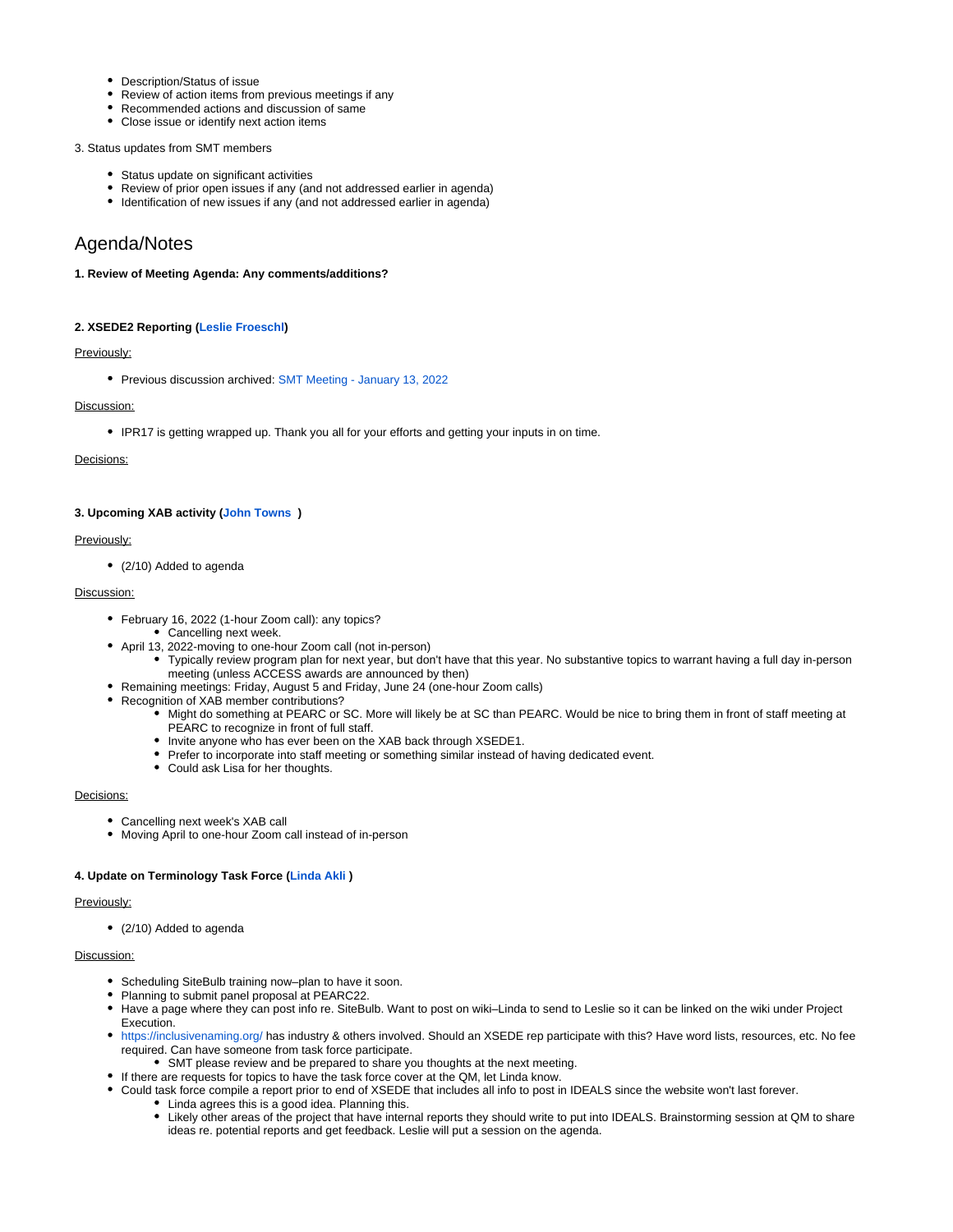Pieces of final report will also be released separately and can be posted in IDEALS. What all are things we want to release in this way?

#### Decisions:

#### **5. XSEDE wrap-up session at PEARC ([Robert Sinkovits](https://confluence.xsede.org/display/~sinkovit) )**

Previously:

(2/10) Added to agenda

#### Discussion:

- This could be a BoF or a panel where we address questions and concerns that the community has regarding the conclusion of PEARC and transition to ACCESS.
- Tabitha/Shava leading conversation within PEARC22 committee in their role on the tech program committee.
- Note that ECSS is considering a separate panel dealing specifically with ECSS.

#### Decisions:

Tim willing to take the lead on requesting this. Bob happy to be involved.

#### **Around the call up**

Follow this basic outline:

- Status update on significant activities
- Review of prior open issues if any (and not addressed earlier in agenda)
- Identification of new issues if any (and not addressed earlier in agenda)
- $\bullet$  Identification of recent improvements implemented

#### Updates from SMT members:

- PI (John/Ron) -
	- Working on no cost extension request. Plan to submit early next week.
	- Covid plan for QM:
		- Omicron surge is a bit further behind in AZ than east coast/midwest.
		- Currently planning masking/social distancing required
		- Some states lifting masking/distancing mandates, so will watch that
- Deputy Director (Tim) -
	- No update
- CEE (Kelly)
	- Received email from Julie re. PEARC22. Asking to divert \$40K of CEE funds to PEARC student program/travel.
		- CEE doesn't have funds available. All participant support funds are accounted for.
		- Concerned about how it would be implemented
		- Concerned that student reg fee is the same as others
		- Trying to raise funds to help students with financial hardship
		- They are putting in NSF proposal but behind the curve on that. This request is coming very late.
		- Hackathon has decided not to colocate at PEARC because they understand colocation is not welcome. This is an element of industry that supports students.
		- Last time XSEDE contributed funds for students was under XSEDE1 award.
		- Kelly will respond to this and copy John
- ECSS (Bob S/Phil/Sergiu)
	- All hands meeting yesterday
	- Need to integrate ECSS specifically into overall transition comms plan. Need to connect with Dina about this (Ron to connect them). Consultants talking 1-1 with projects they support, but having a general statement to the community (worded very carefully) will be helpful. "Our interpretation of the ACCESS solicitations indicates that ECSS would not continue..." Can't represent what NSF would award or what any potential submitter might've included in their proposal.
- XCI (Dave L/Tabitha/Shava)
	- In XSEDE1 in interviews with campus bridging folks, documented that researchers need to synch data between campus clusters and XSEDE automatically. Documented as formal use case at beginning of XSEDE2 & Globus just released it. Included as highlight in this IPR.
		- How to find out details about this? Will be included in next XSEDE newsletter. Posted on XSEDE site. Timers feature on Globus site.
- Ops (Greg/Victor)
	- All services running as expected
	- Some staff working on PEARC papers
	- Continuing discussions on lessons learned